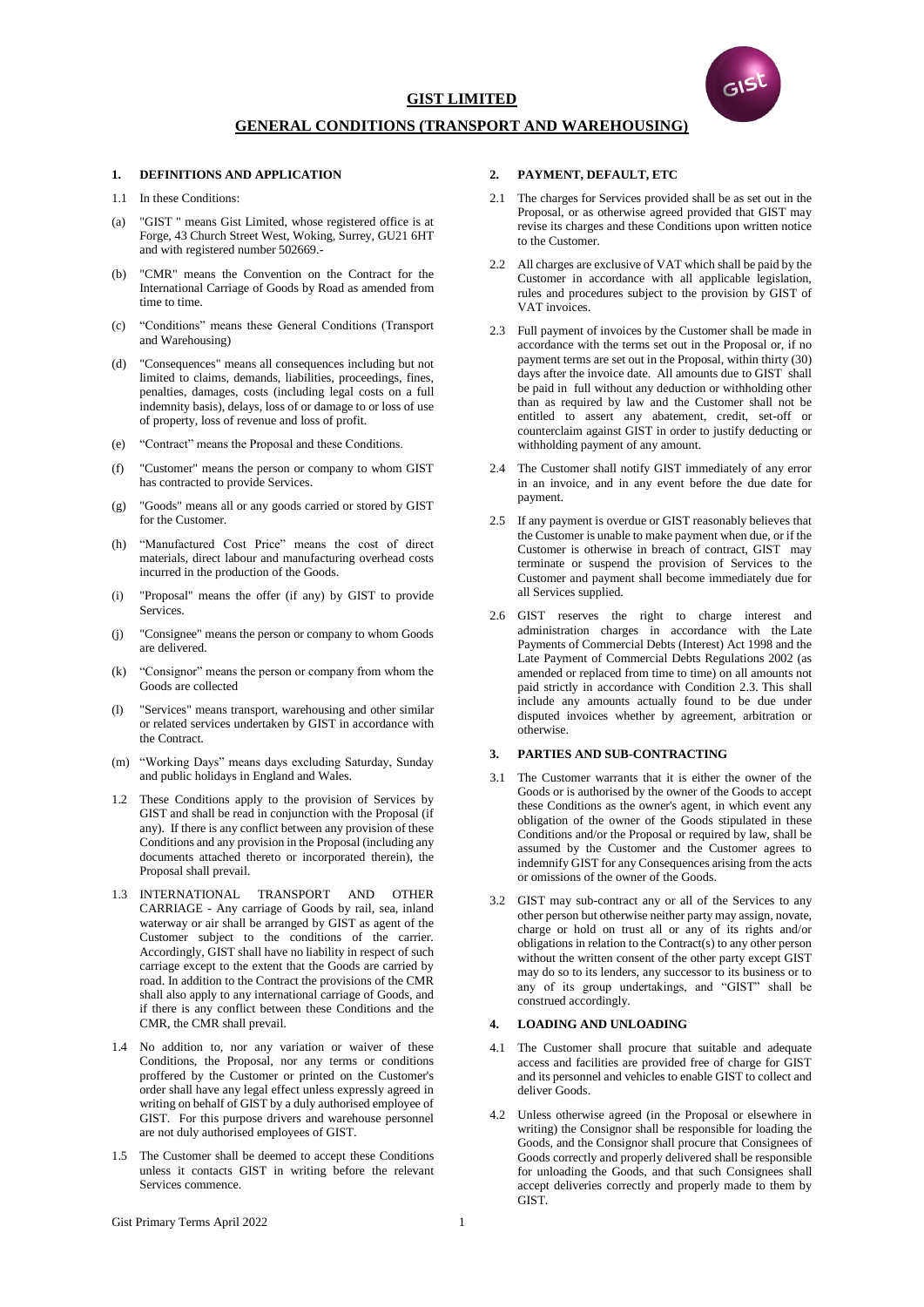- 4.3 If any special appliances are required to load and/or unload Goods, the Customer shall ensure that such special appliances are promptly made available at the point of collection and/or delivery, and the Customer is liable for and shall indemnify GIST against all Consequences arising from any breach of this obligation.
- 4.4 When GIST is, without prior arrangement in writing with the Customer, called upon to load or unload Goods requiring special appliances for loading or unloading, GIST shall be under no liability to the Customer for any damage however caused (to the extent permitted by law), arising out of such loading or unloading and the Customer shall indemnify GIST against all Consequences arising from failure to provide such special appliances.
- 4.5 Any document evidencing or acknowledging the receipt of the Goods by GIST shall not be evidence of the condition of the Goods or of the correctness of the declared nature, quantity, temperature or weight of the Goods at the time they are received by GIST. If so stated in the Proposal such document may be evidence of the number of pallets, cases, trays or dollies. In particular, where cardboard outers are delivered on pallets, GIST shall only be responsible for checking the numbers of pallets, dollies, Danish horticultural trolleys or Dolav pallet containers received and not the number of cardboard outers or trays, and shall have no liability if the number of cardboard outers or trays present does not match the numbers of outers or trays stated to be contained on each pallet or dolly. GIST shall have no liability to the Customer in the event that any items of Goods contained in any handling unit (eg a pallet) do not match the designated description and/or number of items of Goods stated to be contained in such handling unit.

#### **5. UNDELIVERED OR UNCLAIMED GOODS**

- 5.1 If delivery of Goods cannot be properly effected in a timely manner due to any failure of the Customer or the Consignees of Goods to comply with Condition 4 or any other obligations, the Customer shall be liable for and indemnify GIST against all Consequences arising from such failure, and the Customer shall pay for the Services as if those Goods had been delivered. The Customer shall pay for re-delivery, return to the Consignor (or another location) or destruction, as instructed by the Customer, or failing instructions within a reasonable time, as reasonably determined by GIST.
- 5.2 If GIST is unable for any reason to deliver any Goods, or if any Goods are stored by GIST after an agreed term for storage, or payment for storage of any Goods is overdue by thirty (30) days or more, GIST may sell such Goods as agent for the Customer and/or owner of the Goods subject to Conditions 5.3 and 5.4.
- 5.3 Before exercising the power of sale in Condition 5.2 GIST shall do what is reasonable in the circumstances to give notice to the Customer that the Goods will be sold unless within the time specified in such notice (being a reasonable time in the circumstances) the Goods are taken away or instructions are given for their disposal.
- 5.4 The proceeds of sale of such Goods shall, after deduction of all proper charges and expenses in relation thereto and of all outstanding amounts due to GIST from the Customer or owner of the Goods for Services or otherwise, be paid to the Customer, and this shall (without prejudice to any other claim or right which the Customer may have against GIST) discharge GIST from all liability in respect of such Goods, their carriage and storage.

# **6. TEMPERATURE CONTROL**

- 6.1 If GIST has agreed to provide carriage or storage within a specified temperature range:
	- (a) the Consignor shall ensure that the Goods are within the specified temperature range up to loading onto GIST 's vehicle or into GIST 's warehouse;
- (b) GIST may check the temperature of any Goods before or immediately after loading onto GIST's vehicle or into

GIST's warehouse using a probe or in any other suitable manner.

- 6.2 If following such check or for any other reason GIST believes the Goods are not within the specified temperature range, GIST may refuse to accept the Goods for carriage or storage. Any check undertaken in accordance with this Condition does not absolve the Customer from its obligations pursuant to Condition 6.1(a).
- 6.3 GIST's acceptance of Goods for carriage or storage shall not prevent or prejudice any later claim by GIST under Condition 8.3.
- 6.4 If any Goods are rejected by the Consignee at the point of delivery on the ground that they are not delivered within the specified temperature range, GIST will investigate the occurrence including the functioning of any relevant fridge units, and (unless GIST accepts responsibility) will send a report of its findings to the Customer.
- 6.5 GIST will not be liable for the rejection of any Goods on the ground that they are not delivered within the specified temperature range unless it is established beyond reasonable doubt by GIST that either the relevant part of the vehicle or warehouse was not maintained within the specified temperature range when the Goods were in GIST's control or custody.

### **7. TITLE AND RISK**

- 7.1 GIST shall not acquire title to or any rights into or over the Goods, except as provided in Conditions 5 and 7.4.
- 7.2 Risk in Goods shall pass to GIST on completion of loading and securing on to GIST's vehicle or completion of unloading into GIST's warehouse, whichever is earlier. Risk shall remain with GIST until the Goods are delivered to a Consignee, or loaded onto the Customer's or a third party carrier's vehicle in accordance with the instructions of the Customer or its agent. Signing by the Consignee shall be proof of loading or unloading. Subject to Condition 7.3 below, risk in the Goods shall remain with the Customer at all times other than as stated in this Condition 7.2.
- 7.3 Risk in Goods in transit shall not pass to GIST if the trailer is pre-loaded by the Consignor, or if drivers do not have access to the Consignor's loading facilities and are therefore not able to confirm that the Goods have been secured correctly throughout the trailer.
- 7.4 GIST shall have a general lien over the Goods against the Customer and the Customer shall, where necessary, procure such a general lien from the owner of the Goods, for any monies whatever due to GIST from the Customer and/or the owner of the Goods. If such a lien is not satisfied by payment to GIST of all amounts due within a reasonable time, GIST may, at its absolute discretion sell all or any of the Goods as agent for the Customer and/or owner of the Goods. The provisions of Conditions 5.3 and 5.4 shall apply.
- 7.5 If for any reason the above general lien is not applicable nor enforceable, GIST shall have a particular lien against the owner of the Goods allowing GIST to retain possession (but not dispose of) the Goods against monies due to GIST in respect of the Goods.
- 7.6 Property in pallets or any equipment provided by GIST to undertake the Services shall not pass to the Customer or owner of the Goods.

#### **8. LIABILITY**

8.1 GIST shall only be liable for loss of or damage to Goods if it has arisen due to the wrongful act, neglect or default of GIST, its employees or agents. Unless otherwise stated in the Proposal or increased in accordance with Condition 8.2, GIST's liability shall not exceed £1.30 for each kilogram of Goods in respect of which such liability arises. Any salvage value obtained from either re-using the Goods or selling them on is to be offset against the claim value and is not in addition to it.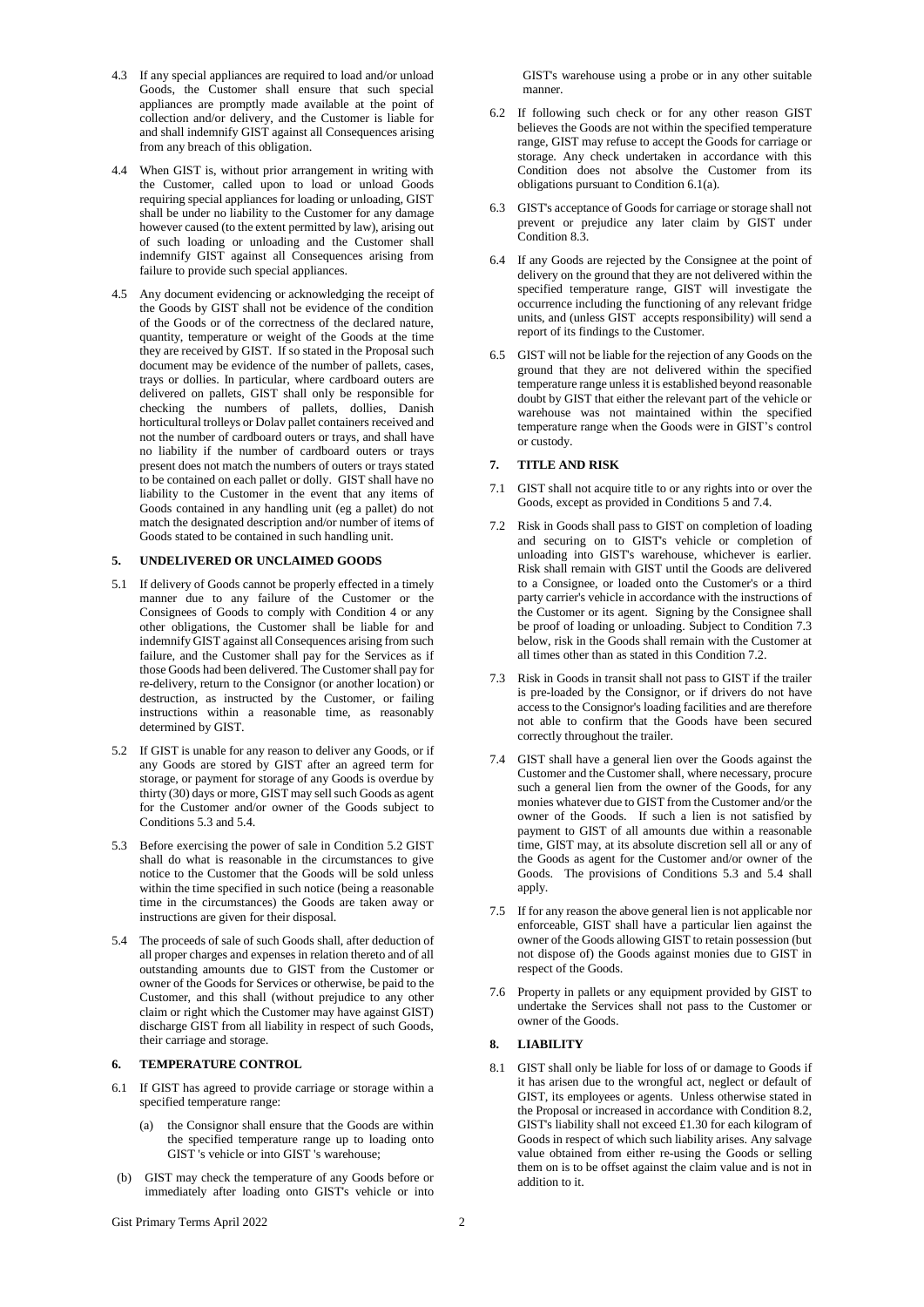- 8.2 At the request of the Customer, GIST will accept greater liability than that set out in Condition 8.1, and this shall take effect when it has been agreed in writing by GIST and the Customer, setting out the nature and the maximum replacement cost of the Goods to be at risk, the limit of liability required, and the period that it is to cover, and GIST's additional charges to cover GIST's additional risk incurred in increasing the liability limit.
- 8.3 The Customer shall be liable for, and indemnify GIST against all Consequences arising from any loss of or damage to the Goods to the extent that it is caused or contributed to by the state of the Goods on presentation to GIST being in breach of these Conditions, or in violation of any applicable laws or regulations where such state is incapable of detection by inspection of the outer covering of the Goods.
- 8.4 GIST shall only be liable for physical loss of or damage to the Goods and shall in no circumstances be liable howsoever caused for any indirect or consequential loss, damage or costs of any kind whatsoever or for loss of goodwill, business, contract, use, sale, savings, revenue, profit, or any loss arising from any contract between the Customer and any third party.
- 8.5 GIST's liability for non-delivery, late delivery or mis-delivery shall be limited to an obligation to collect wrongly or late delivered Goods and make correct delivery, re-delivery or return of Goods within a reasonable period, having due regard to the nature and volume of the delivery, the delivery location, and GIST's other commitments for delivery of Goods. If physical damage to the Goods results from the non-delivery, late delivery or mis-delivery, the other provisions of this Condition 8 shall apply.
- 8.6 Where a Consignee claims that delivered Goods have not been delivered as ordered, GIST shall have no liability in relation to any such alleged non-delivery unless the Consignee produces a dolly / pallet level proof of delivery document completed at the time when the delivery vehicle was unloaded.
- 8.7 Subject to Condition 9.4 below, GIST will make signed proof of delivery documents ('POD') available for Customers and/or Consignors to view, or by exception, send hard copies to them on request. Should the Consignee not sign and return a POD, GIST cannot be held liable for any subsequent claim for loss or damage.
- 8.8 Except as set out in this Condition 8, GIST shall have no further or other liability to the Customer or any other person (whether or not claiming through the Customer) howsoever caused, and the Customer shall indemnify GIST against any such further or other liability.
- 8.9 GIST shall only be liable for a claim in respect of lost or damaged Goods if the Customer (i) provides satisfactory proof of the value and weight of the Goods lost or damaged (and if required by GIST, of the value and weight of the whole consignment), (ii) in the case of any damaged Goods, if packaging and wrapping are kept and made available for inspection by GIST or its agents and (iii) in the case of late or non-delivered Goods, provides copies of all paperwork relating to the Goods which is fully compliant with the Customer/Recipient's stated standards for such documents.
- 8.10 GIST will not insure the Goods beyond the value of £1,300 per tonne whilst under its control. The Customer shall make arrangements to cover the Goods against all risks to the fully insurable value (where this exceeds £1,300 per tonne) where the Goods are under the control of GIST.
- 8.11 Notwithstanding any other provision of the Contract(s) (but subject to Conditions 8.1, 8.2 and 8.14) the liability of GIST for any claims arising out of or in connection with each Contract howsoever caused, shall: (a) not exceed £1,000,000 (one million pounds sterling) per event or series of connected events in respect of physical loss or damage to tangible property (excluding the Goods) arising from GIST's negligent act or omission or (b) in respect of all other claims in the aggregate made in any calendar year (1 January to 31 December) and in respect of any claim or

series of claims arising out of the same event or circumstances, not exceed an amount equal to the charges (excluding VAT) paid and payable to GIST in respect of that year under that Contract.

- 8.12 GIST shall not be liable for any claim for loss or damage to Goods which does not exceed £100. GIST will only be liable for the physical loss of a whole pallet or dolly (or multiples thereof), and the total quantity of items, packs, cases, boxes or trays transported on the lost pallet or dolly; and shall not be liable for the loss of part of the total quantity items, packs, cases, boxes or trays transported on the pallet or dolly.
- 8.13 GIST shall only be responsible for lost or damaged Goods at a bulk quantity level and not by unit description
- 8.14 In this Condition 8 "howsoever caused" means caused by misrepresentation made at any time(s), negligence, other tort, breach of contract, of statutory duty or howsoever else caused or arising to the extent permitted by law.
- 8.15 Nothing shall limit or exclude GIST's liability for fraud, fraudulent misrepresentation or for death or personal injury caused by negligence or to the extent otherwise not permitted by law.
- 8.16 The Customer acknowledges that it does not rely on, and shall have no remedy in respect of, any statement, representation, warranty or understanding (whether negligently or innocently made) of itself or any person other than as expressly set out in the Contract. The only remedy available to it for breach of any statements, representations warranty or understanding in the Contract(s) shall be for breach of contract under the relevant Contract.
- 8.17 Nothing in the Contract shall create any rights for third parties under the Contracts (Rights of Third Parties) Act 1999. No variation to the Contract shall create any such rights unless expressly so stated in any such agreement by the parties. This does not affect any right or remedy of a third party which exists or is available apart from that Act.

# **9. CLAIMS AND TIME LIMITS**

- 9.1 GIST shall not be liable for any claim for late or nondelivered Goods or damaged Goods unless such claim has been notified in writing to GIST within five (5) Working Days of the scheduled time and date for delivery (in the case of late or non-delivered Goods) or the actual date of delivery (in the case of damaged Goods). The Customer must contact GIST's help desk and obtain a log number for each claim in order to verify that it has registered the claim in accordance with this Condition 9.
- 9.2 This exclusion of liability in Condition 9.1 shall not apply if the Customer proves that it was not reasonably possible for him to notify GIST within this time period, and such notification was given as soon as was practicable and in any event within five (5) Working Days after the Customer became aware, or could reasonably be expected to become aware of the claim.
- 9.3 GIST shall not be liable for any claim for late or nondelivered Goods if the collection vehicle was dispatched after the agreed departure time from the Customer's premises save where such delay arises from the wrongful act, neglect or default of GIST, its employees or agents.
- 9.4 GIST cannot accept requests for POD's if made more than 90 days after the scheduled delivery date.
- 9.5 GIST shall in any event be discharged from all liability whatsoever arising in respect of the Goods or any other claim by the Customer arising under this Agreement unless legal proceedings are commenced within six months of the event (or series of events) giving rise to any liability or claim.

### **10. CUSTOMER'S WARRANTIES AND INDEMNITIES**

10.1 The Customer warrants that the Goods are as described to GIST with regard to their nature, quality, weight, quantity, condition and dimensions. If GIST accepts "Dangerous Goods" (i.e. dangerous substances as identified and listed

Gist Primary Terms April 2022 3